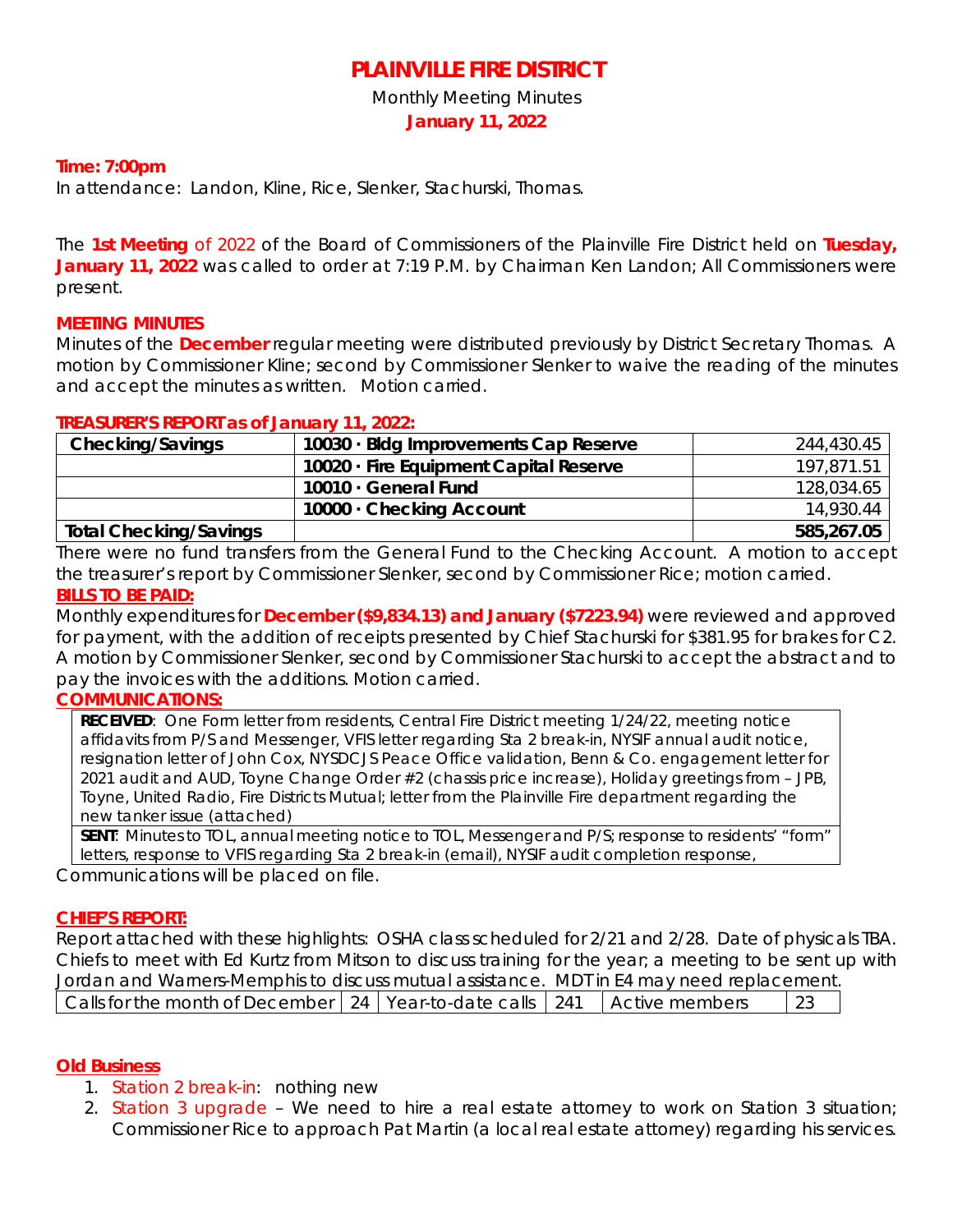A motion by Commissioner Stachurski, second by Commissioner Slenker to seek the services of this real estate attorney. Motion carried.

- 3. Recruitment/Retention Signs are in process. We may want to explore the possibility of purchasing a small utility trailer for use in the neighborhoods for community relations.
- 4. Air packs/Turnout gear Cost of bailout system is \$3,322.00. Some of the ordered gear has been received.
- 5. Tanker Change Order A change order for increased cost of the chassis was signed. A motion by Commissioner Kline, second by Commissioner Slenker to approve the change order for \$2600. Motion carried.
- 6. Electronic signs Quotes for signs were presented by Commissioner Rice (emailed to all commissioners). There was discussion on funding the signs including purchasing, leasing, grant. The Commissioners directed S/T Thomas to compose a letter to send to the Town of Lysander requesting they grant the district the necessary funds to purchase the signs utilizing the federal COVID money – these signs would be used as a public service announcing both town and district events and information.

## **New Business**

- 1. Remote overhead door openers There was a discussion regarding members having personal overhead door openers controlling station doors. It was decided to not allow individual members to possess remote openers for any station door. The Chiefs were instructed to pass this on to the members. The keys to open certain man doors were discussed. Chief Crowder never received a key. The original keys were issued to each commissioner, the secretary/treasurer and three keys to Chief Stock for distribution to the chiefs. We will see if Chief Proper might have the missing key for Chief Crowder; if not, we may have to re-key the doors.
- 2. Resignations John Cox submitted a letter of resignation. A motion by Commissioner Rice, second by Commissioner Slenker to accept his resignation. Motion carried. Cox transferred to the NW Fire District.
- 3. 2022 Fire Department roster approval A motion by Commissioner Stachurski, second by Commissioner Kline to accept the 2022 membership roster of the Plainville Fire Department. Motion carried.
- 4. LOSAP numbers for 2021 the LOSAP numbers for 2021 were distributed for reference.
- 5. Sign In sheet for meetings Chairman Landon asked S/T Thomas to have a sign in sheet for each Commissioner meeting.
- 6. E4 MDT There was discussion on the potential replacement of the MDT in E4.

There being no further business to come before the Board, the meeting was adjourned with a motion by Commissioner Stachurski, second by Commissioner Kline; motion carried. Regular meeting adjourned at 8:35pm.

Respectfully submitted, Kathryn Thomas Secretary-Plainville Board of Fire Commissioners